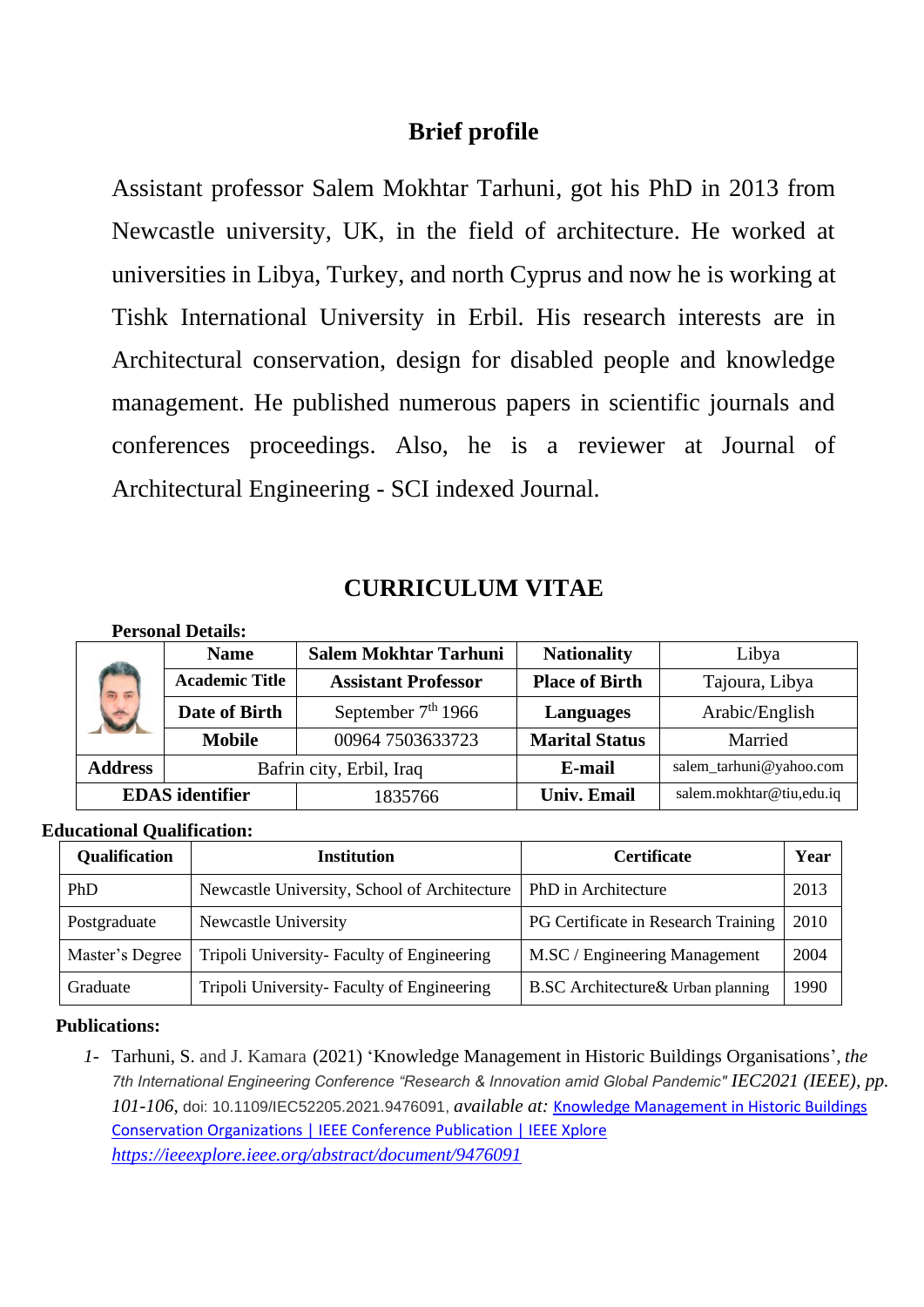- *2-* Tarhuni, S. (2020) 'Evaluation of Historic Buildings Reparation in Tripoli, Libya'*, Journal of Architectural Engineering.* Vol. 26, Issue 3. © 2020 American Society of Civil Engineers, Available at: <https://ascelibrary.org/doi/pdf/10.1061/%28ASCE%29AE.1943-5568.0000427>
- 3- Tarhuni, S. (2018) 'Managing external knowledge in Libyan Historic Buildings organizations', International EMI Social Sciences Congress 27-29 April 2018 Nicosia, North Cyprus
- 4- Tarhuni, S. (2016) 'the impacts of technical employees' departure on historic buildings conservation organizations', *Universal journal of management*, vol.4 no.6. pp. 367-374. Available at: http://www.hrpub.org/download/20160530/UJM6-12106611.pdf
- 5- Tarhuni, S. (2015) Exploring the extent of intervention in Libyan historic buildings, 1st International Congress on Engineering Architecture and Design 13-14 November 2015. Izmit, Turkey
- 6- Tarhuni, S. (2015) the impacts of technical employees' departure on historic buildings conservation organizations, 12th International Research Conference on Business, Economics and Social Sciences, IRC-2015. 01-02 August 2015. Istanbul, Turkey
- 7- Tarhuni, S. (2015) Applying the principles of intervention in Libyan historic buildings, REHAB 2015 Proceedings of 2nd International Conference on Preservation, Maintenance and Rehabilitation of Historical Buildings and Structures 22-24 July 2015 – Portugal, pp. 809-820
- 8- Tarhuni, S. (2012) the nature of Libyan historic buildings restoration, 2nd National Built Heritage Forum 12-14 November 2012, Dammam, Saudi Arabia, pp. 182-199
- 9- Tarhuni, S. and J. Kamara (2012) Knowledge Gap on Historic Buildings Conservation Institutions, 3rd international Conference on Heritage and Sustainable Development 19-22 June 2012, Porto, Portugal, available at: http://heritage2012.greenlines-institute.org/H2012website/
- 10- Tarhuni, S. (2001) Planning and its role in controlling industrial pollution -a case of cement industry, 3rd International Conference on Environment Protection in Building Materials Industries 9-11 October 2001. Damascus, Syria
- 11- Tarhuni, S. (2000) the role of Planning in controlling industrial pollution, regional Conference on planning of Arab cities, November 2000. Tripoli, Libya
- 12- Tarhuni, S. (1992) 'Former Bank of Roma Architectural study', *AtarAlarab*, (5), pp. 123 -128.

## **Reviewing articles for journals/ Conferences:**

- Reviewer at Journal of Architectural Engineering SCI indexed Journal (2020 now)
- Reviewer at ICAD2021 Conference (2021)

## **Work experience:**

|                | Conservation and Restoration project, the old city of Tripoli, Libya                   | $1990 - 1996$ |
|----------------|----------------------------------------------------------------------------------------|---------------|
| 2              | Building materials, Industrial research Centre (Tajoura, Libya)                        | $1996 - 2005$ |
| 3              | Researcher assistant at Faculty of Architecture, Tripoli University                    | $2005 - 2008$ |
| $\overline{4}$ | A Ph.D. student at Newcastle University                                                | $2008 - 2013$ |
| 5              | Lecturer at Faculty of Architecture, Tripoli University                                | $2013 - 2014$ |
| 6              | Assistant professor at Faculty of Architecture, Bursa University, Turkey               | $2014 - 2016$ |
|                | Assistant professor at Faculty of Architecture, Near East University, North Cyprus     | $2016 - 2018$ |
| 8              | Assistant professor at Faculty of Architecture, Arrefak University, Tripoli, Libya     | $2018 - 2020$ |
| 9              | Assistant professor at Faculty of Architecture, Tishk International University, Erbil, | $2020 - now$  |
|                | KRG, Iraq                                                                              |               |